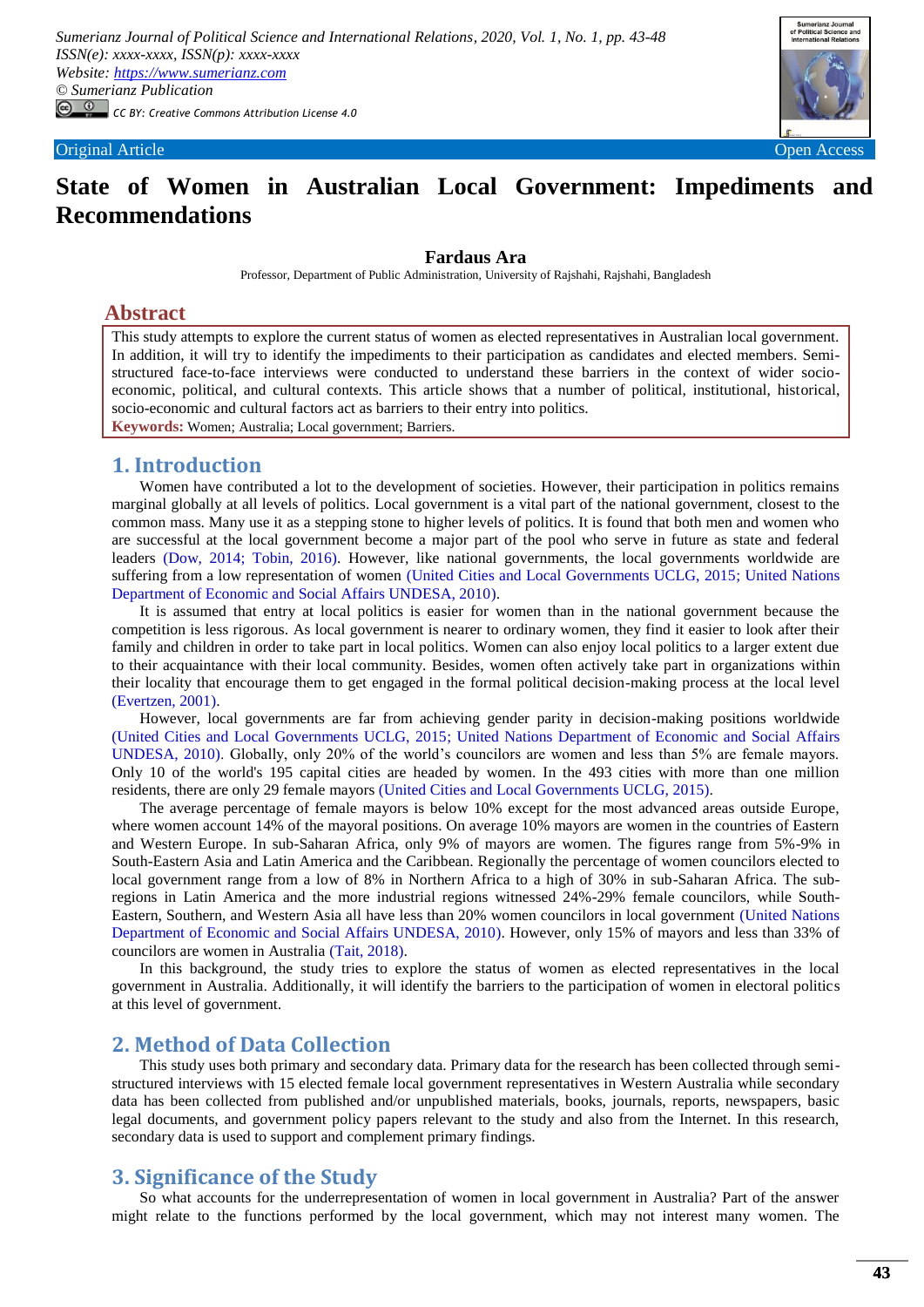#### *Sumerianz Journal of Political Science and International Relations*

functions of local government in Australia for most of the  $20<sup>th</sup>$  century remained confined largely to roads, rates, and rubbish. The local government had no interaction with education, health, and welfare of the community [\(Sawer,](#page-5-6)  [2001\)](#page-5-6) that caught the interest of women in local government in other nations.

[Irwin \(2001\),](#page-5-7) contends that women's representation in Australian urban local government is hindered due to a number of factors including attitudinal (from the community and male colleagues), lack of time, family responsibilities, and the male-dominated political network.

[Pini \(2006\),](#page-5-8) examines the issue of gender in rural local government using a small rural council as a case study which practices a new form of governance. She finds that the new governing system is male-dominated; men hold almost all positions on the 19-member board of this institution while women are excluded there because of a strong male-dominated network. She argues that there is little "new" in the new rural local governance regarding gender politics. Maybe the institutional arrangements that are emerging are new, but the patriarchal structure that exercises power over women within the new arrangement remains unchanged.

[Conroy \(2011\),](#page-5-9) examines the impact of local government amalgamations upon serving women representatives and those contesting in the 2008 election in the Australian state of Queensland. She finds that women have to face increased workloads, higher costs of election (up to 10 times at least), and bigger new electorates because of the amalgamation. This discourages them from participating in the election. They also feel extra pressures due to the lack of family-friendly work practices and workplace bullying. With new types of barriers for women in the new local government, some of the previous barriers may have been further ingrained as a result of amalgamation.

Over 100 years have passed since the granting of franchise right to Australian women, yet women are still poorly represented in the local level politics in Australia. One noteworthy gap in the literature is that there has been little done to explore the status of women at local level politics in terms of the barriers they face. There is also a lack of scholarships on female politician's viewpoints to improve the participation of women in electoral politics. In other words, there is considerable focus on the gap, but not so much on proposals to close the gap.

## **4. Political System in Australia**

Australia, officially known as the Commonwealth of Australia, is a federation of six states: New South Wales (NSW), Queensland (Qld), South Australia (SA), Tasmania (Tas), Victoria (Vic) and Western Australia (WA), along with two territories − Northern Territory (NT) and Australian Capital Territory (ACT). These former British colonies united to form the Commonwealth of Australia in 1901. Apart from the national parliament, each state or territory has its own parliament and government. All states except the Australian Capital Territory have local government as the third tier of government [\(McAllister, 2006\)](#page-5-10). According to the Australian Bureau of Statistics, Australia has a total of 546 local governing bodies. Usually, the term for local government is four years; but in Western Australia and Tasmania, half the local government councils are elected every two years. Mayors or presidents of the councils may be elected directly by adult franchise or by the elected council members. The term for a popularly elected mayor or president is generally equivalent to the full term of the council while election by the councilors of a mayor or president normally takes place every year [\(Commonwealth Local Government Forum CLGF, 2017\)](#page-5-11).

## **5. Women in Australian Local Government: Current Status**

Women in Australia joined local government late in comparison with countries like the United Kingdom, where women were more active at the local level than in national politics. Although the first female official was elected to an Australian local government in 1919, by 1960 representation of women had reached only 1%, despite the efforts of the Australian Local Government Women's Association [ALGAW], established in 1951, to increase female participation [\(Sawer, 2001\)](#page-5-6). Women were granted the right to vote in local government elections (subject to property ownership) state by state and came into effect in all states by the early 1920s [\(Table 1\)](#page-1-0).

<span id="page-1-0"></span>

| <b>Table-1.</b> Fear of Kight to Vote, and Stand in Local Government and Electron to Office by Pirst Women |                |                       |                      |  |  |  |
|------------------------------------------------------------------------------------------------------------|----------------|-----------------------|----------------------|--|--|--|
| <b>Region</b>                                                                                              | Right to vote* | <b>Right to stand</b> | <b>First elected</b> |  |  |  |
| South Australia                                                                                            | 1861           | 1914                  | 1919                 |  |  |  |
| Western Australia                                                                                          | 1876           | 1919                  | 1920                 |  |  |  |
| <b>Oueensland</b>                                                                                          | 1879           | 1920                  | 1925                 |  |  |  |
| Tasmania-Rural                                                                                             | 1893           | 1911                  | 1957                 |  |  |  |
| Tas-Hobart City Council                                                                                    | 1893           | 1902                  | 1952                 |  |  |  |
| <b>Tas-Launceston City Council</b>                                                                         | 1894           | 1945                  | 1950                 |  |  |  |
| NSW-Sydney City Council                                                                                    | 1900           | 1918                  | 1963                 |  |  |  |
| Victoria                                                                                                   | 1903           | 1914                  | 1920                 |  |  |  |
| NSW Municipalities and Shire                                                                               | 1906           | 1918                  | 1928                 |  |  |  |
| <b>Qld-City of Brisbane</b>                                                                                | 1924           | 1924                  | 1949                 |  |  |  |

**Table-1.** Year of Right to Vote, and Stand in Local Government and Election to Office by First Women

Note: Reprinted from [Smith \(1975\)](#page-5-12) \*the dates refer to similar rights for men and women except universal rights. In majority cases, property qualifications restricted the local government franchise and eligibility for election.

Having the right to sit on local government councils, women did not hurry to participate in council elections [\(Irwin, 2001\)](#page-5-7). By 1960 there were only 100 female councilors, that rose to 250 in 1970 across Australia [\(Whip and](#page-5-13)  [Fletcher, 1999\)](#page-5-13). The situation started to change in the 1970s when new organizations such as the Women's Electoral Lobby and Women Active Politically started campaigning to involve local government on issues like childcare and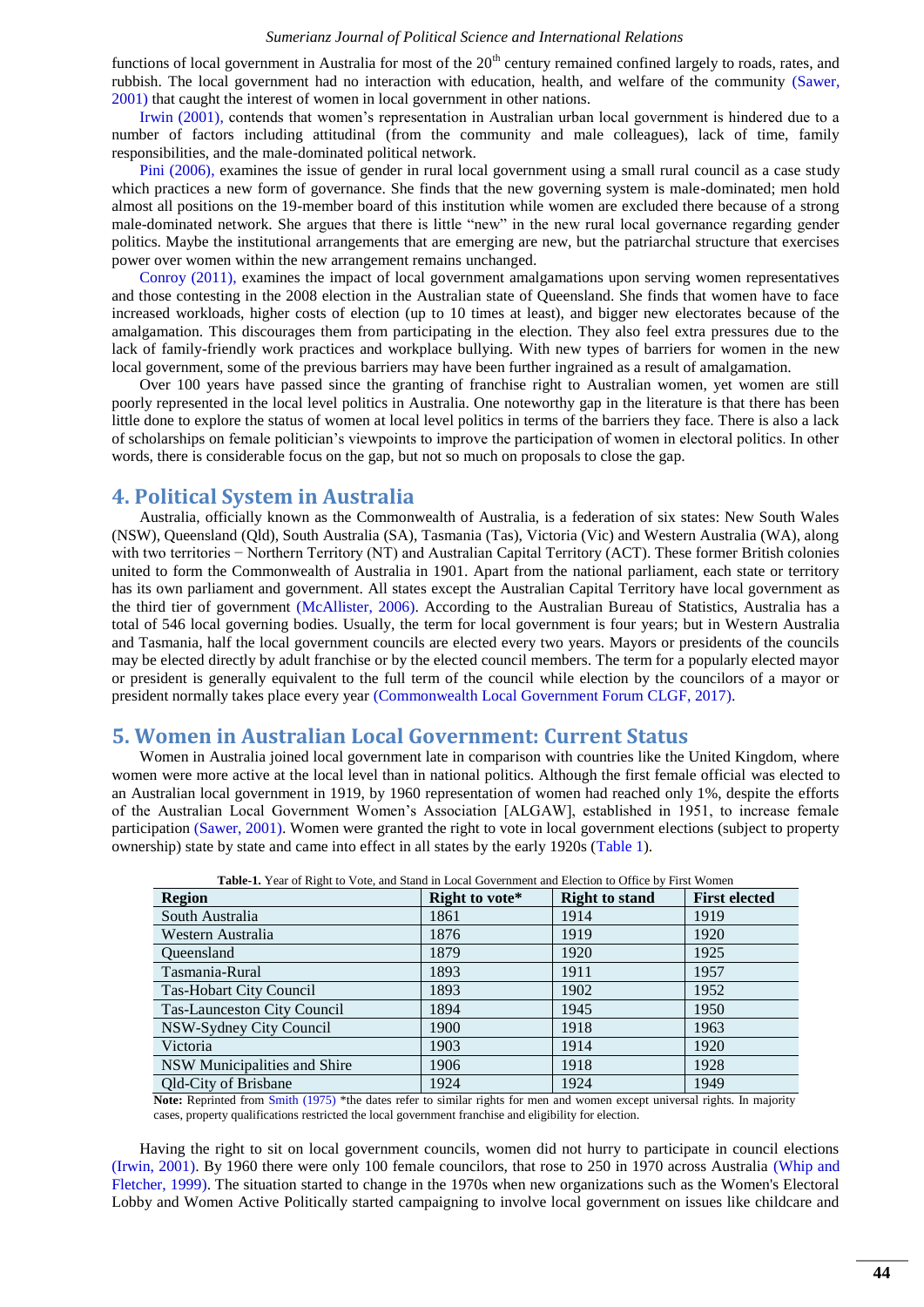#### *Sumerianz Journal of Political Science and International Relations*

the environment. Consequently, the percentage of women as elected local government representatives began to rise, to simply over 6% in 1980, 13% in 1986, and over 25% in 2000 as [Table 2](#page-2-0) indicates [\(Sawer, 2001\)](#page-5-6).

<span id="page-2-0"></span>

| <b>States</b>                                                                                                 | <b>Year of Election</b> |          |                   |              |  |  |
|---------------------------------------------------------------------------------------------------------------|-------------------------|----------|-------------------|--------------|--|--|
|                                                                                                               | $1980\,(%)$             | 1994 (%) | $2000(^{o}/_{o})$ | $2003-4$ (%) |  |  |
| <b>Oueensland</b>                                                                                             | 3.7                     | 21.2     | 28.3              | 30.3         |  |  |
| Victoria                                                                                                      | 6.9                     | 20.0     | 26.4              | 27.8         |  |  |
| Western Australia                                                                                             | 4.3                     | 19.6     | 21.9              | 27.2         |  |  |
| New South Wales                                                                                               | 7.8                     | 20.2     | 25.6              | 26.7         |  |  |
| South Australia                                                                                               | 6.8                     | 21.6     | 27.4              | 26.4         |  |  |
| Tasmania                                                                                                      | 5.8                     | 16.6     | 21.4              | 23.2         |  |  |
| Australia                                                                                                     | 6.2                     | 20.5     | 25.3              | 28.9         |  |  |
| $\mathbf{M}$ , $\mathbf{D}$ , $\mathbf{L}$ , $\mathbf{L}$ , $\mathbf{D}$ , $\mathbf{L}$ , $\mathbf{L}$ (0005) |                         |          |                   |              |  |  |

**Table-2.** Percentage of Female Councilors in Each Australian State

**Note:** Reprinted from Ryan *et al.* [\(2005\)](#page-5-14)

However, their level of participation was not consistent all through Australia, varying across states, and lagging behind in rural areas. Because of the initiatives by the federal and state governments, women gradually have started to join the local government in increasing numbers both as elected councilors and mayors. The percentage of women elected to local government has changed little over the last 20 years as [Table 3](#page-2-1) indicates. However, the status of women as mayors is much lower than councilors, indicating that women are less prominent in local government leadership positions.

<span id="page-2-1"></span>

| <b>Table-3.</b> Women in Australian Local Government |                   |       |       |                           |              |                |     |              |       |
|------------------------------------------------------|-------------------|-------|-------|---------------------------|--------------|----------------|-----|--------------|-------|
| <b>States</b>                                        | <b>Candidates</b> |       |       | <b>Elected Councilors</b> |              | <b>Mayors</b>  |     |              |       |
|                                                      | M                 | F     | $%$ F | М                         | $\mathbf{F}$ | $%$ F          | M   | $\mathbf{F}$ | $%$ F |
| <b>NSW</b> (2008)                                    | 2,961             | 1.480 | 33.3  | 1.068                     | 387          | 26.6           | 114 | 34           | 23.0  |
| Vic (2008)                                           | 1,363             | 612   | 31.0  | 443                       | 188          | 29.8           | 61  | 18           | 22.8  |
| Qld (2008)                                           | 940               | 423   | 31.0  | 313                       | 167          | 34.8           | 50  | 11           | 18.0  |
| NT (2008)                                            | 140               | 66    | 32.0  | 96                        | 51           | 53.1           | 12  | 04           | 25.0  |
| Tas (2009)                                           | 215               | 76    | 26.1  | 243                       | 38           | 13.5           | 20  | 07           | 25.0  |
| WA (2009)                                            | 738               | 312   | 29.7  | 497                       | 196          | 28.3           | 97  | 31           | 24.2  |
| SA (2010)                                            | 912<br>---        | 362   | 28.4  | 468                       | 179<br>---   | 27.7<br>$\sim$ | 53  | 14           | 20.9  |

**Note:** Reprinted fro[m McCann and Wilson \(2014\);](#page-5-15) M refers to male while F refers to female

During 1980s women started to occupy the position of Lord Mayor in the capital cities, for example, Sallyanne Atkinson at Brisbane (1985-91), Doone Kennedy at Hobart (1986-96), Lecki Ord at Melbourne (1987-88) and Winsome McCaughey at Melbourne (1988-89) (Sawer, 2001). It is noteworthy that in Queensland, Western Australia, and South Australia, people elect the mayor by direct voting, while the situation differs across Victoria, Tasmania, the Nothern Territory, and some local government bodies in New South Wales, where council members elect the mayor from among the members of the council; the mayor serves one term and then resigns. Basically, the roles of these mayors are mostly ceremonial, and they are not in charge of community leadership much beyond that of an ordinary council member. Conversely, the directly elected mayors lead the council and perform managerial functions (Ryan *et al.*[, 2005\)](#page-5-14).

### **6. Barriers to the Participation of Women in Local Government**

The interviews with the participants explored several impediments to the political participation of women that are broadly categorized as socio-economic, political/ institutional and socio-cultural/ideological barriers.

#### *6.1. Socio-Economic Barriers*

Socio-economic conditions influence the participation of women in political institutions and elected bodies significantly [\(Shvedova, 2005\)](#page-5-16). These barriers concern family responsibilities, lack of finance, and bullying and harassment.

#### *6.1.1. Family Responsibility*

The scarcity of time for public life due to the crisis of balancing family and professional responsibilities is the most common barrier to the political participation of women globally. All the local government participants identified women's domestic obligations as the main cause of their low participation in politics. The usual barrier to any woman to any public position is a conflict of time for the family, especially for the responsibility of childrearing. Thus, women, most particularly, young women do not join politics due to lack of support from family and lack of adequate childcare facilities.

#### *6.1.2. Lack of Finance*

Finances are integrally related to participation in politics. The costs of canvassing supporters, travelling, campaigning and other expenditure require money. [Irwin \(2001\)](#page-5-7) claims that local government councilor allowances in Australia vary from as little as AU\$50 to \$100 in Western Australia to annual payments from AU\$5,000 to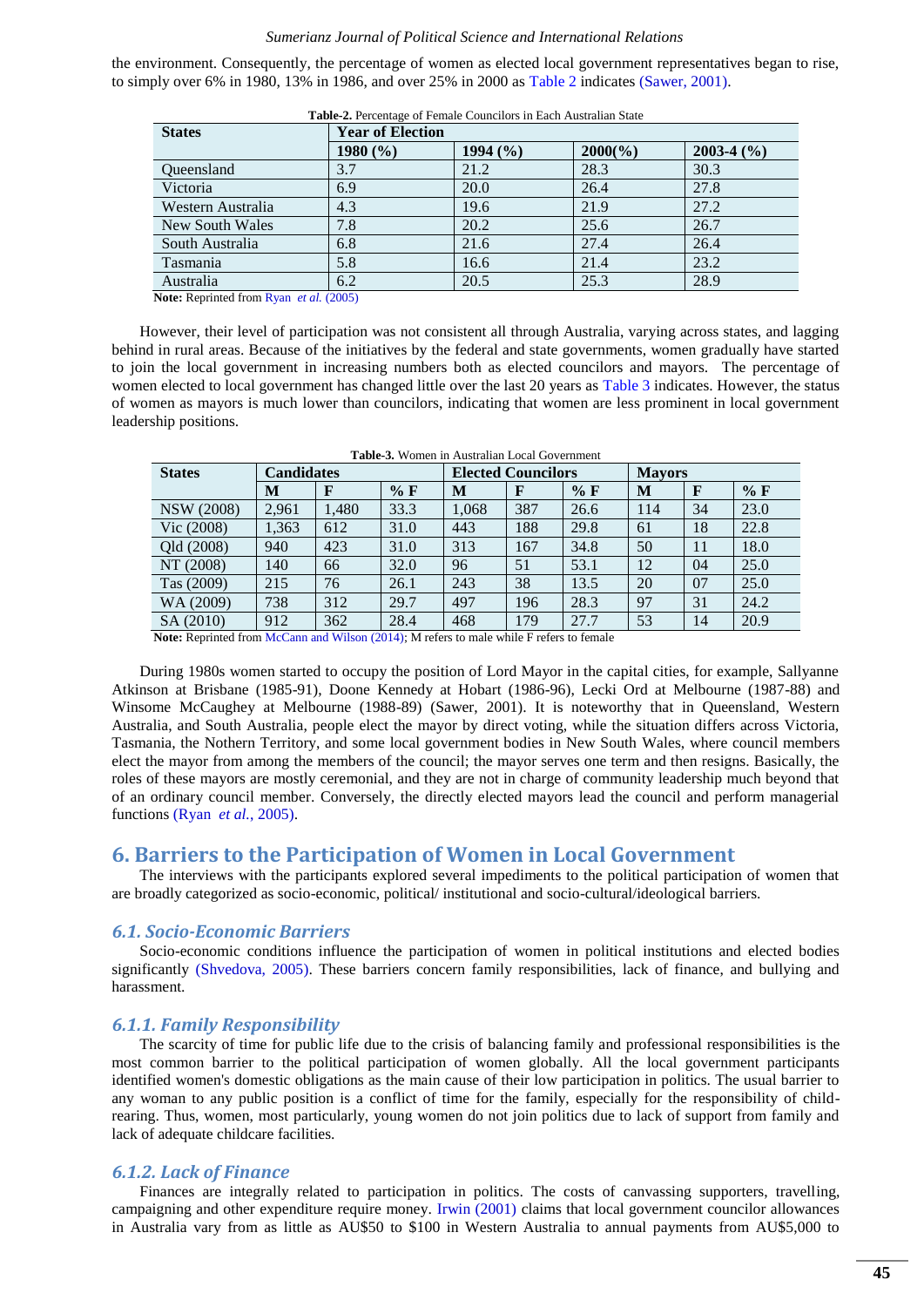#### *Sumerianz Journal of Political Science and International Relations*

AU\$21,000, with mayors normally receiving greater pay. Usually, the elected local governments' representatives find it tough to survive financially on these petty allowances if that is their lone earning source. According to a local government councilor:

To get into politics, you need financial backing and financial security. If you are not financially secure and get financial support from other people, then your goal as a politician may be jeopardized. It could be open to bribes, and some people have greed for money in politics.

#### *6.1.3. Harassment and Bullying*

The 2009 survey conducted on women in Australian local government found that 45% of the elected women representatives faced harassment, bullying and sexist remarks in the council meetings [\(Australian Local Government](#page-4-0)  [Women's Association ALGWA, 2009\)](#page-4-0). Similarly, the local government participants affirmed that sexist behavior is in practice in the councils that impedes many women to participate in politics. Although bullying between men, and also between women, is not uncommon in politics, the manner in which intimidation and bullying between the sexes are seen to be mostly one-sided raises the prospect of gender inequality being a salient feature of such interactions. It could also reflect the fact that more males occupy positions of seniority in politics and hence are in a position to bully female juniors, but this would still be considered an outcome of gender inequality.

#### *6.2. Political and Institutional Barriers*

Politics has long been dominated and controlled by men in Australia; men formulated the rules of the political game, and men defined the standards for evaluation. The legacy of this male-dominated model has resulted in lower interest and involvement of women in politics. It is essential to ensure that commitment to equality is reflected in laws and policies of the government to achieve gender parity in politics [\(Shvedova, 2005\)](#page-5-16). The masculine nature of politics and lack of quota are identified as the major impediments to women in local government politics.

#### *6.2.1. The Nature of Politics*

[Sapiro \(1983\),](#page-5-17) claims that politics is a man's business and the government is a men's club. Politics is a roughand-tumble world, involving competition, aggressiveness, power, independence, rational decision-making among hard choices, and corruption that does not suit many women. Likewise, one councilor states:

Women consider politics a men's game. Politics is very aggressive and many women are afraid of it. Because it is so tough, competitive and contentious, it does not suit a lot of women.

It is evident that certain aggressive personality characteristics are required to survive and succeed in the political arenas that are antithetical to traditional feminine values of passivity and gentleness.

#### *6.2.2. Lack of Quota*

Quotas are a form of affirmative action strategy intended to address the insignificant participation of women and other minority groups in all areas of society including job, education and politics. Half of the Australian local government participants opposed a quota system as according to them it is contrary to merit-based appointments. However, other participants felt that a quota system might be introduced at the local level for a certain period of time to increase the participation of women, as local politics is dominated by men. Nevertheless, in the long term, women need to be skilled and competent enough to secure their place in politics.

#### *6.3. Socio-Cultural and Ideological Barriers*

Social expectations regarding behaviors and appropriate roles of women and men and the gender relations are shaped by culture. In most societies, culture defines "women's work" and "men's work" both in the household and in the wider community although the patterns and the explanations differ among societies and change over time. Participants identified the socio-cultural system as a major factor influencing the political participation of women in Australia. The traditional division of labor, peoples' attitudes towards women in society, and the socialization of women, in particular, are identified as the most serious barriers to the political participation of women.

#### *6.3.1. Traditional Gender Roles*

Traditional norms and practices globally specify women's key roles as mothers and homemakers and place them in the private arena of home and men in the public sphere. Because women are inextricably associated with the private domain, women need to bargain for their entry into the public sphere depending on the accessible resources in a given culture and society [\(Shvedova, 2005\)](#page-5-16). All the local government participants share the same views on the impact of traditional gender roles. According to one participant:

I think there are still prejudices around, although it is changing slowly and the younger generations are much more equal in approach to women. Women still play the traditional role of homemaker, look after the family, and I think it does influence their participation in politics. Men are not prepared to do the housework, are not prepared to take care of the children, and are not ready to sacrifice his career to favor his wife. It is the wife who makes all the sacrifices to favor her husband. It is a cultural thing, and it will take generations to change as the cultural thing exists here for many generations.

The traditional gender roles in the family, community and society encourage women to prioritize the private domain of home to take care of household needs, look after their husbands and children, thus leaving them with little time to get involved in politics.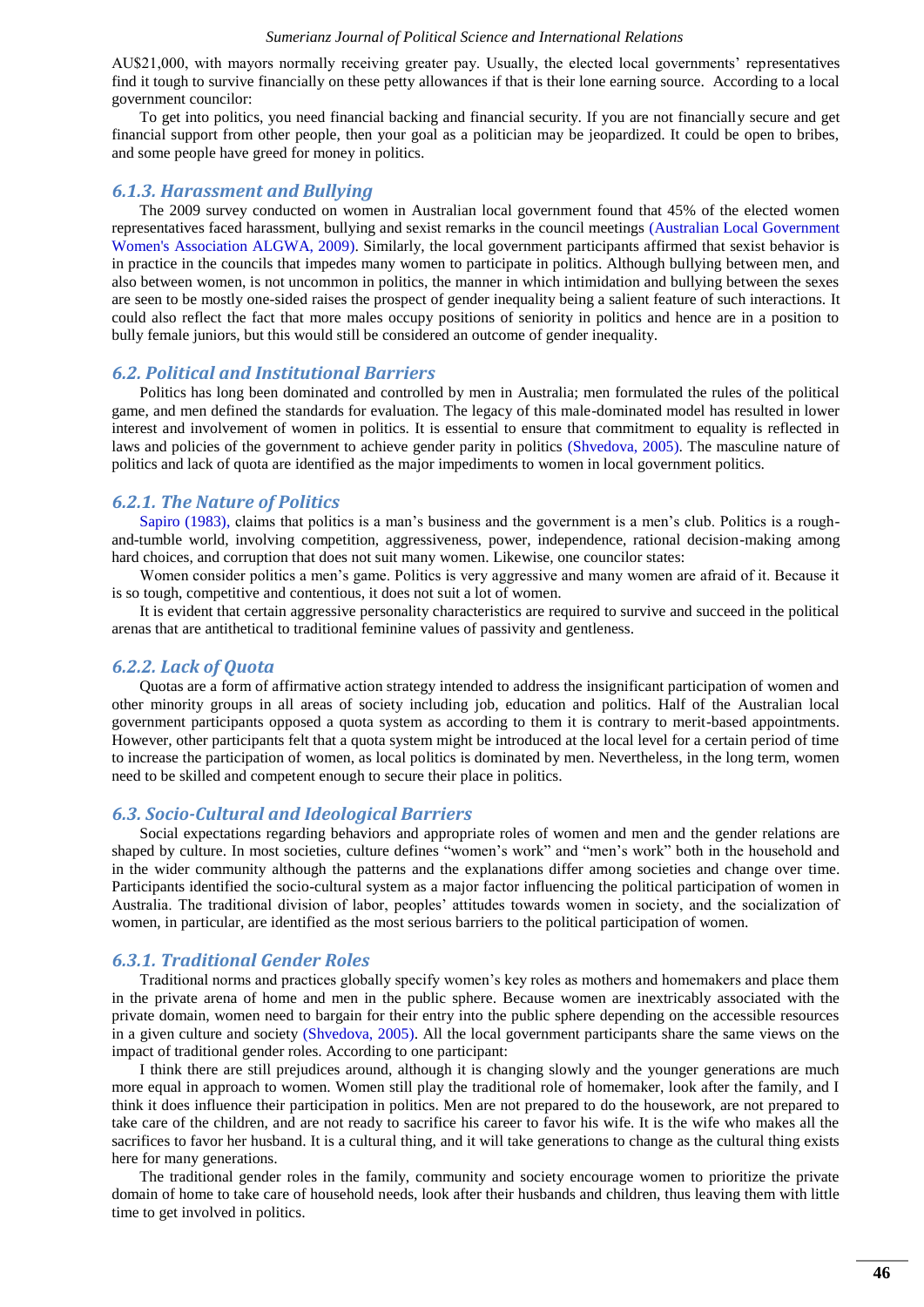#### *6.3.2. Socialization*

Boys and girls are socialized in different ways from the time they are born. In many cultures, girls are encouraged to be passive and act accordingly, particularly when in public. These strong gender socialization practices result in the patriarchal status quo being maintained so that men continue to occupy the powerful public positions in society and women the subordinate [\(Bussey, 1986\)](#page-4-1).

The local government participants identified socialization as a deterrent for the political participation of women in Australia. A local government councilor claims:

I think women themselves put the barriers around them "I cannot do it, I am too busy at home, my husband would not like it, my children will suffer". Women inherently think this way. In fact, they are grown up to believe this way. Some very rare women say "no, it is important to me, I am going to fit it in with the family and my family will come along with that".

The socialization process has influenced the construction of gender in a number of ways and influence women's political participation in society. It becomes difficult for the majority of women to overcome stereotyped gender roles and get involved in politics.

#### *6.3.3. Lack of Confidence*

Lack of confidence is one of the fundamental causes for the inadequate representation of women in formal political organizations. Women indeed have all potentialities to lead but fear at times keeps them away from participating in electoral politics [\(Shvedova, 2005\)](#page-5-16). It is seen that if women are grown up feeling unsuitable in public life or even shame in some instances may have a negative impact on their self-confidence. Moreover, if men are prone to be condescending and too critical of women who take part in politics, then this will have an impact on their confidence.

Local government participants mentioned the lack of self-confidence as an impediment to their participation in electoral politics. According to a participant:

Some women have a lack of confidence to join politics. Especially, younger women fear to join politics because men can be very demeaning to women, put down women easily. They also feel uncomfortable to deal with men.

Another participant states:

The current politics is very aggressive. One needs self-confidence; be bold and arrogant to continue there. Many women do not have the self-confidence that puts them off from politics.

## **7. Conclusion and Recommendation**

Women are underrepresented in local government politics. Factors like family responsibilities, traditional gender roles, lack of resources, attitudes of broader society towards women, the aggressive nature of politics, and the chauvinistic attitudes of male colleagues present challenges to women when considering politics as a career. It is not that they are incapable, it is due to the systems that discourage them from participating. Male politicians still dominate the key positions like the mayor. Patriarchy is deep-rooted in the society that shapes and guides peoples' mindset towards women. It is a good sign that women are coming forward by breaking conventional social norms and practices and participating in politics.

Suggestions were sought from the female participants to improve the status of political participation of women. The participants recommended a number of strategies to improve their level of participation in politics. The importance is given to family support, affirmative action by the government and wider cultural change to promote more women in politics. The recommendations mentioned by the participants are listed as follows:

- Schools and universities can play an important role to encourage women to be potential political leaders by including political courses at schools and encouraging children to participate in debates.
- Governments may increase honorarium at the local government to attract more women.
- Women should be encouraged to think about politics by sending an invitation to attend council meetings; local councils may play a role to develop their self-confidence so that women can feel themselves eligible to run for politics.
- More support from male politicians and equal treatment to women is necessary.
- Greater support from family, as well as easily accessible and affordable child-care, is essential so that young mothers can join politics.
- It is necessary to change the aggressive nature of politics. Politicians as a whole need to stop attacking one another to attract women into politics.
- A change in the attitudes of society is a must; for example, men need to be more accepting of women working full time, and accepting that housework and child-care should be equally distributed.
- The government should ensure more women in decision-making and other senior positions in business, trade unions and all other sectors where women might make a transition into politics.

## **References**

<span id="page-4-0"></span>Australian Local Government Women's Association ALGWA (2009). 50:50 Vision: A national programme for gender equity in local government. Available:<http://algwa.com.au/manager/resources/5050vision-2.pdf>

<span id="page-4-1"></span>Bussey, K. (1986). *The first socialisation. In N. Grieve and A. Burns (Eds.), Australian women: New feminist perspectives.* Oxford University Press: Melbourne. 90-104.